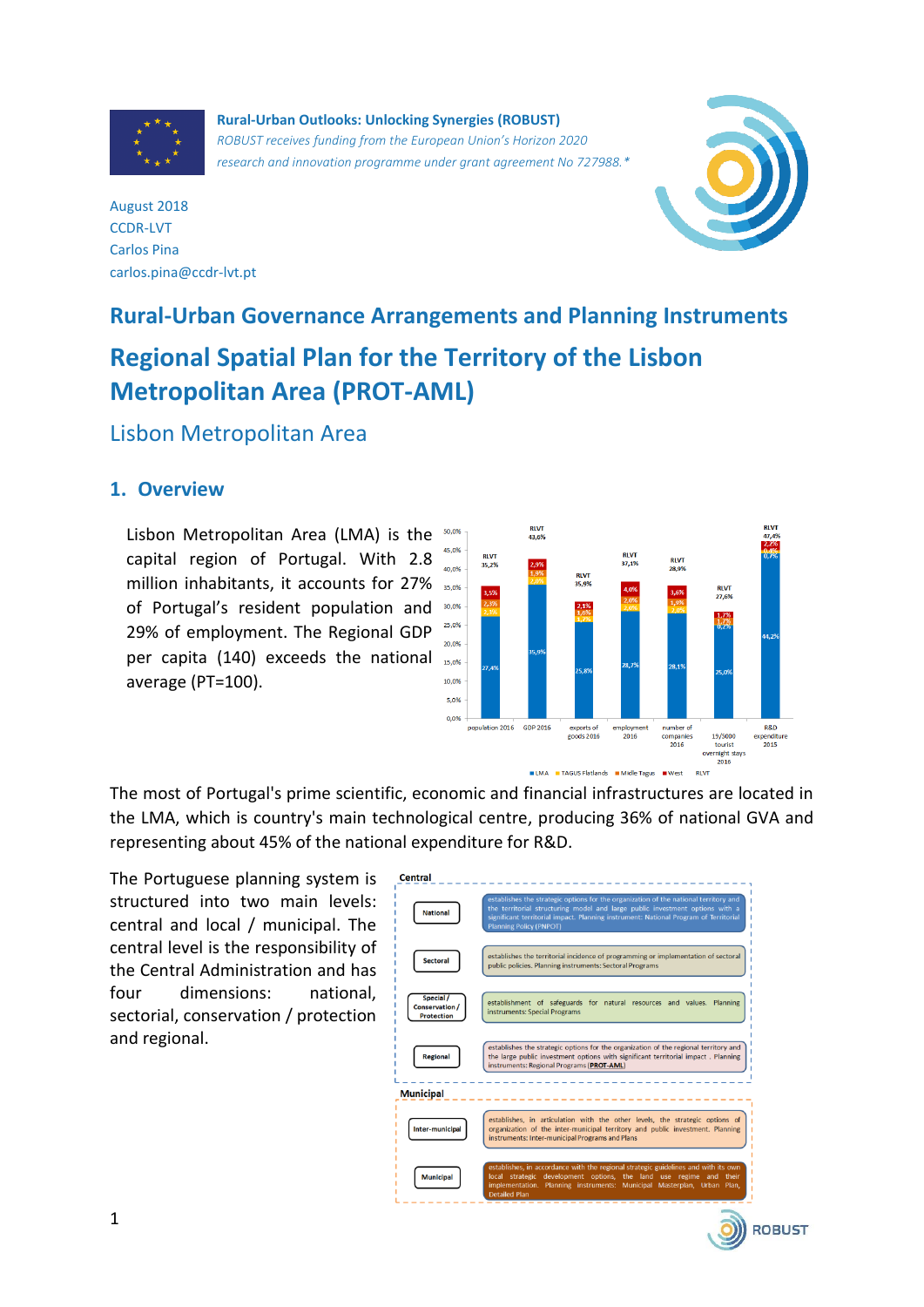PROT-AML (regional level) is the plan of a mainly urban region, with guidelines that focus primarily on urban problems, but also reflect the concerns of its rural dimension, mostly in terms of controlling urban pressure and identifying important economic activities in rural territories. As an example, the agricultural activities in Azeitão (Setúbal), including the production of local cheese and wine, boosts its agricultural development and should not be hampered by other activities.

As a strategic plan, one of the ways of achieving its goals is by integrating norms into the Municipal Plans, which happened only in 9 of the 18 municipalities. This delay in the adequacy of municipal plans results, on the one hand, from frequent changes in priorities and legislation at the national level and, on the other hand, from uncertainties that arise when there is the need to take options for the plans.

This reality hinders the governance of a strategic plan that has been in force for 16 years, with an interim review that was never formally approved and enforced.

## **2. Main Challenges**

PROT-AML's fundamental challenge is to enable a coherent structuring and qualification of the Lisbon Metropolitan territory, as opposed to the expansive and predatory urbanism that characterized the Region over the last 40 years. Thus, the Plan addresses four major priorities:

- **environmental sustainability**, where environmental preservation and valorisation are fundamental premises to create opportunities for development and to revitalize the rural environment, which is assumed to be a fundamental asset in the metropolitan coherence;
- **metropolitan qualification**, ley by urban expansion containment policies, including developing new metropolitan centralities, consolidating a network of accessibilities and logistics ordering;
- **socio-territorial cohesion**, through eradicating precarious residential situations, guaranteeing equal opportunities in access to equipment, housing and services, upgrading suburban areas, and enhancing human resources, employability and employment;
- **organisation of the metropolitan transport system**, acting on the weaknesses and discoordination of the transport system, progressively reinforcing collective transportation, favouring rail and river transport, and completing a coherent radioconcentric structure of accessibility.

#### **3. Main Insights**

#### 3.1. Insights related to the broad area of "network governance"

The Regional Land Use Programs are set to integrate national level development priorities with sub-regional and local strategies and options. In the preparation phase, the Plan is assisted by a governance structure: an advisory committee that includes members of

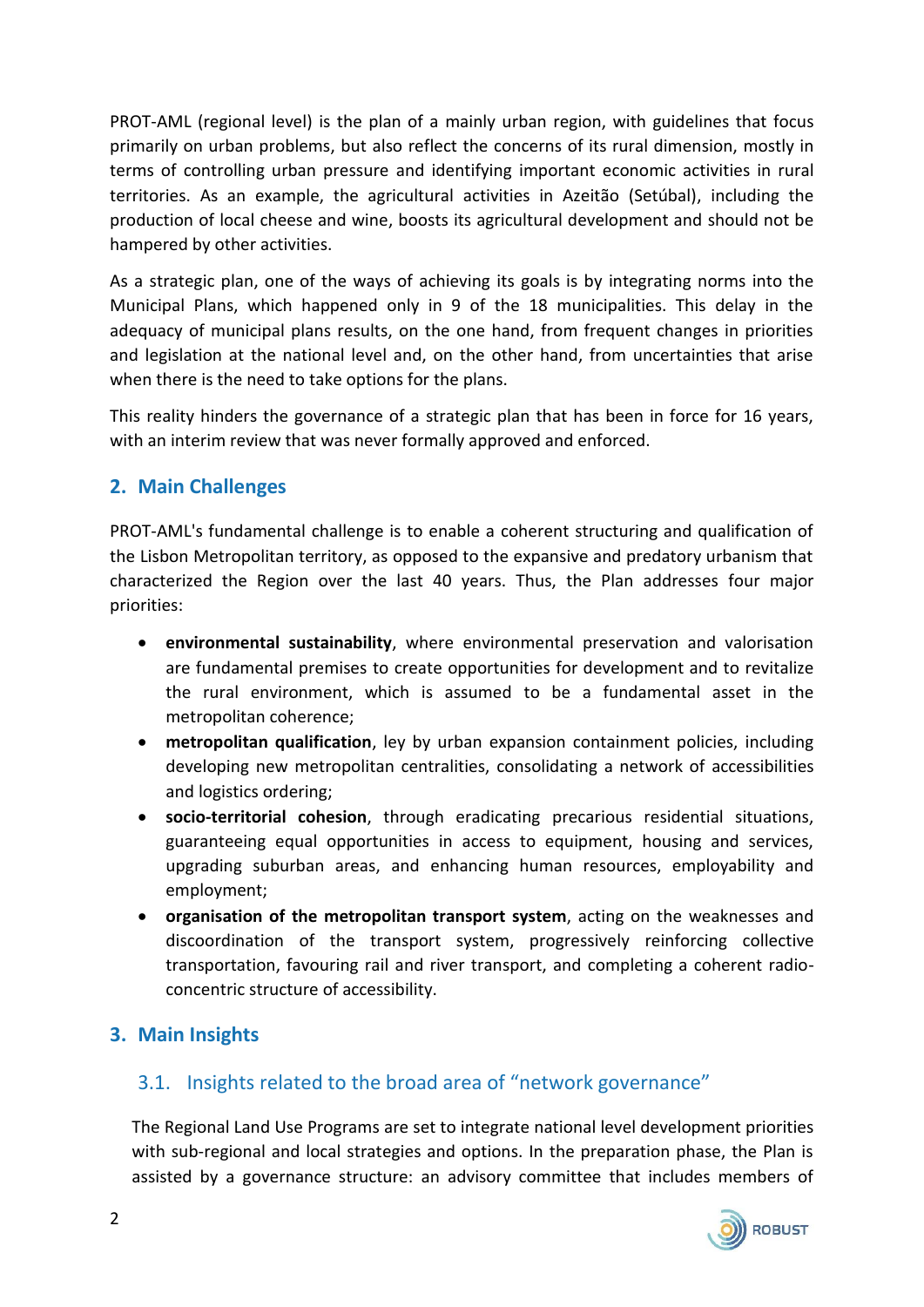national and local level public administrations representing territorial, environmental, economic, social and cultural interests. This advisory committee is, however, led mostly by legal compliance, thus missing the opportunity to generate a truly reflective and strategic insight into planning development.

The implementation phase, which should continue to involve institutions at all decisionmaking levels - central, regional and local - was limited to overseeing municipal plans involving CCDR-LVT and the municipalities. And even in this case, as only 50% of municipal plans meet the standards of PROT-AML, there is still a substantial discordance between regional priorities and municipal plans.

# 3.2. Insights related to mechanisms of cross-sectoral coordination and cooperation

PROT-AML failed to establish a monitoring system; it only identified a set of indicators without any targets.

Regarding integrated urban-rural approaches, it is important to highlight the example of how some PROT-AML guidelines are implemented at the Municipal Master Plan level, which is helpful to illustrate the mechanisms.

PROT-AML Territorial Model is structured into 17 territorial units, each with their own characteristics. One of these units is the Northern Agricultural territory, economically supported by agricultural and livestock activities supplying some quality products like wine, vegetables and cheese, but exposed to the pressures caused by the diverse and disorderly occupation of the territory, with dispersed industrial occupation (production and storage) and the disorderly growth of traditional urban centres, which are jeopardizing its function and require reordering.

This Northern Agricultural territorial unit overlaps fundamentally with the municipality of Mafra, where two territories of rural characteristics were identified in its Municipal Master Plan - Rural Area North and Rural Area South. The following priorities have been defined for these areas:

- enhance the existing urban centres and power them as binder poles of housing supply and space for economic activities;
- enrich agricultural and livestock activities, and promote integrated initiatives in specific tourism niches that are capable of boosting the local economy (e.g., tourism in rural areas and housing tourism).

# 3.3. Insights related to the role of (actual, potential) social, organizational, institutional innovations

The CCDR-LVT conducted a reflection and research process between 2005 and 2008 in a protocol with the IST, with the main objective to evaluate the relationship between the